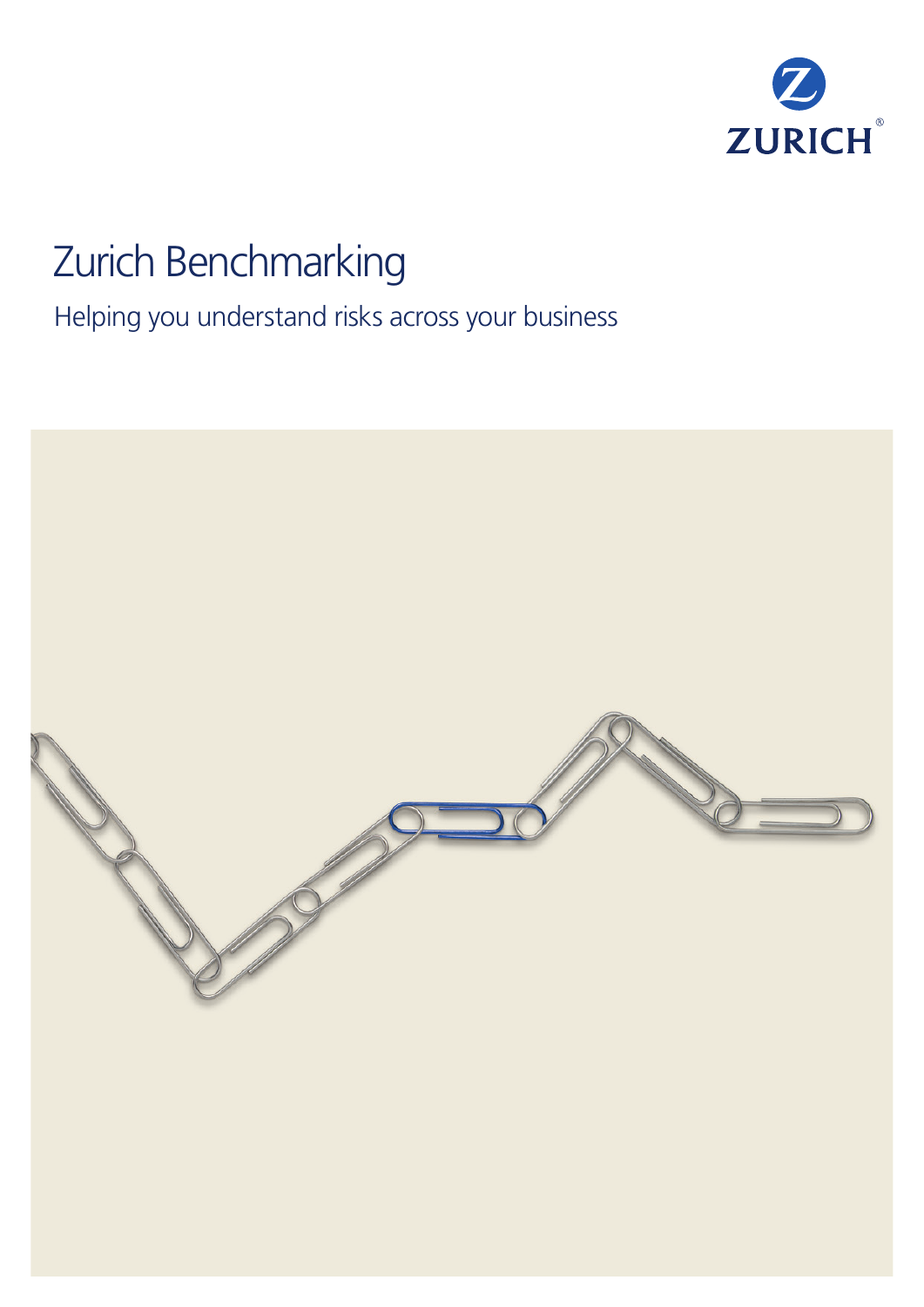At Zurich we have the data, experience and tools to deliver insights at every stage of your risk management journey. Our consistent approach makes planning for the unexpected easier, helping you implement your organisational risk management strategy effectively and efficiently.

## Support at every step

Zurich Benchmarking helps give you a deeper understanding of risk across all of your locations, and highlights priority areas for improvement. It is a key element of our support at the risk insight stage.



## See the whole risk picture

Through Zurich Benchmarking our Risk Engineers will give you a risk quality grading for each of your locations. We base these risk gradings on the exposure and/or controls that exist for a wide range of risk factors, which we also weigh according to their relative importance.

Using your risk quality gradings you can:

- compare your own business units and locations
- understand how your business measures up against other businesses in your industry and geographic regions.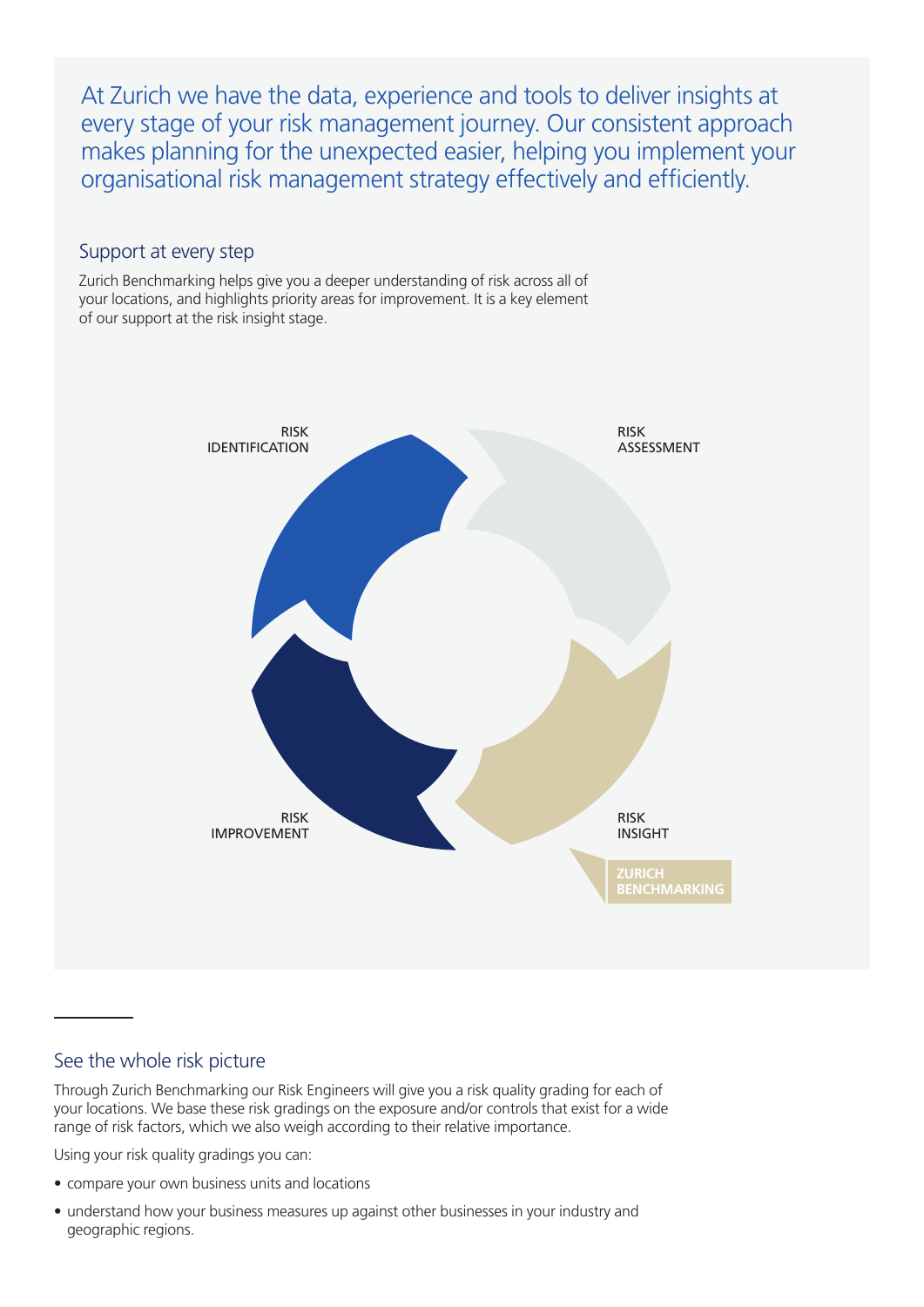### Gain a clearer view

Our Zurich Benchmarking services present risk-grading information in a highly visual way, making it easier for you to quickly identify areas where action is required.

By understanding which aspects of your business are under- or over-performing, you can plan strategically, prioritize corrective actions and focus your risk management budget in a way that will achieve the greatest improvements.

The graphs and charts below are a selection of the possible analyses.



Risk Factor Overview: This provides an at-a-glance view of all locations and their risk-grading and risk-factor scores, before and after risk improvements have been made.



Risk Factor Benchmarking: This converts the risk-factor scores to numeric values and displays the average scores – both 'as is' and 'to be' – compared to an industry benchmark. This enables you to compare particular features of your risk with your peers and across geographic regions.



Location Benchmarking: This shows the 'as is' and 'to be' risk-grading scores for each location along with the portfolio average, the industry benchmark and geographic region, allowing easy comparison.



Risk Grading v Value at Risk: This chart illustrates how each site's risk grading compares to its potential for significant loss. The location of the bubble provides guidance on the risk grading for both property (fire) and property (business interruption) risks, while the size of the bubble is an indicator of the maximum size of any major loss.

#### **Find out more**

For more information on Zurich Benchmarking and our other risk engineering services, please visit **www.zurich.com/riskengineering**